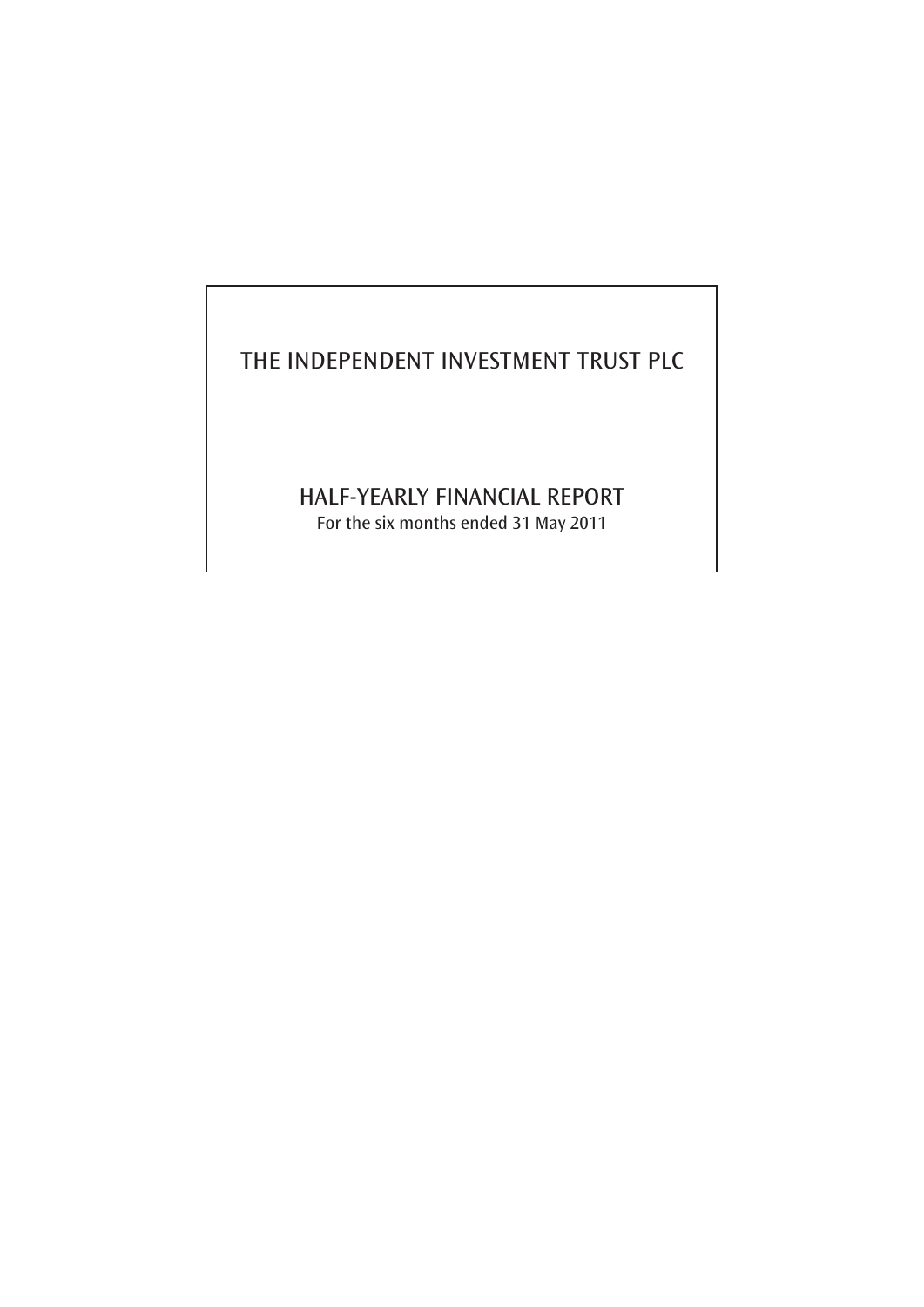### **SUMMARY STATISTICS**

**for the six months ended 31 May 2011** 

Net asset value per share of 258.2p up 10.1% (since 30 November 2010) Revenue earnings per share 2.56p (3.42p) Interim dividend per share of 2.00p (2.00p) Share price 229.5p up 12.8% (since 30 November 2010)

## **OBJECTIVE AND POLICY**

The Company's objective is to provide good absolute returns over long periods by investing the great majority of its assets in UK and international quoted securities. When appropriate, the directors will sanction relatively high levels of gearing and a relatively concentrated portfolio structure. The portfolio is constructed without reference to the composition of any stockmarket index.

## **PRINCIPAL RISKS AND UNCERTAINTIES**

The principal risks facing the Company relate to the Company's investment activities. These risks are market risk (comprising currency risk, interest rate risk and other price risk), liquidity risk and credit risk. An explanation of these risks and how they are managed is contained in note 18 of the Company's Annual Report and Financial Statements for the year to 30 November 2010. The principal risks and uncertainties have not changed since the publication of the Annual Report which is available on the Company's website: www.independentinvestmenttrust.co.uk. Other risks facing the Company include the following: regulatory risk (that the loss of investment trust status or a breach of applicable legal and regulatory requirements could have adverse financial consequences and cause reputational damage); operational/financial risk (failure of service providers' accounting systems could lead to inaccurate reporting or financial loss); the risk that the discount can widen; and gearing risk (the use of borrowing can magnify the impact of falling markets). The Company's policy is designed to allow the Company an unusually high degree of freedom to exploit the directors' judgement. To the extent that the directors' judgement is flawed, future results could be unusually poor.

### **Responsibility Statement**

We confirm that to the best of our knowledge:

- a) the condensed set of financial statements has been prepared in accordance with the Accounting Standards Board's statement 'Half-Yearly Financial Reports';
- b) the Chairman's Statement includes a fair review of the information required by Disclosure and Transparency Rules 4.2.7R (indication of important events during the first six months, their impact on the financial statements, and a description of principal risks and uncertainties for the remaining six months of the year); and
- c) the Half-Yearly Financial Report includes a fair review of the information required by Disclosure and Transparency Rules 4.2.8R (disclosure of related party transactions and changes therein).

By order of the board

Douglas McDougall Chairman

7 July 2011

Past performance is not a guide to future performance.

None of the views expressed in this document should be construed as advice to buy or sell a particular investment. The Independent Investment Trust PLC, as a listed company, is subject to the requirements of the Listing Rules of the Financial Services Authority (FSA) but it is not directly regulated by the FSA, either as a collective investment scheme or as an authorised person. Moreover, its employees are not registered with the FSA as authorised persons. If you are in any doubt about the Company's regulatory status, you should consult your stockbroker or financial adviser.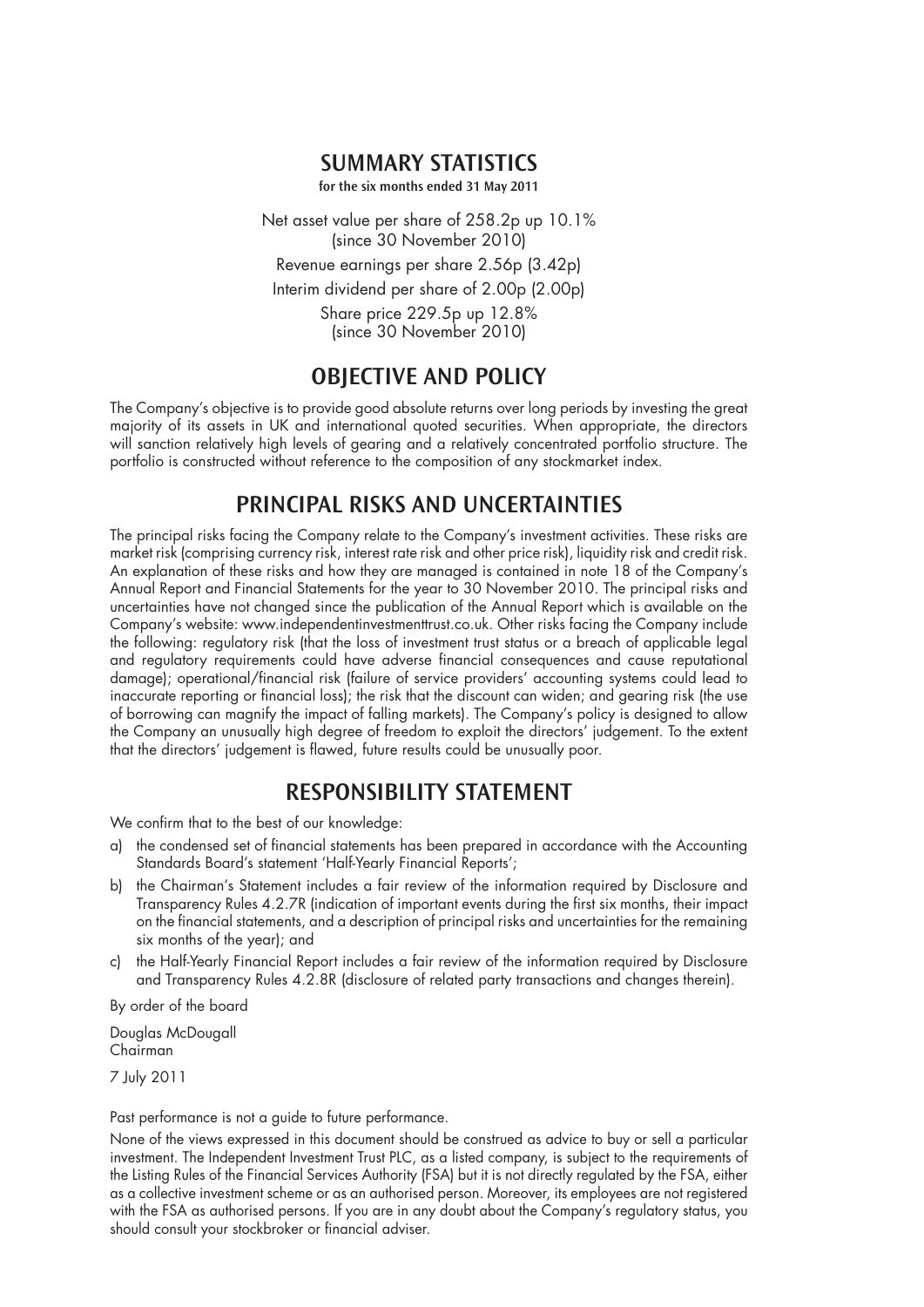The six month period ending 31 May 2011 saw our Company produce a net asset value total return of 11.4%, which compares with a total return notionally attributable to the FTSE All Share Index of 10.8%. Most of our holdings performed well during the period, but the effect of this was largely offset by a disappointing performance from our big retail stake. While this was not wholly unexpected after its spectacular performance in the previous year, the scale of our retail exposure has been reduced since the end of May and is under continuous review.

Our net asset value rose from 234.5p to 258.2p over the period and we are declaring an unchanged interim dividend of 2p, to be paid on 26 August 2011 from earnings of 2.56p (3.42p last year). We would once again remind shareholders that the portfolio is not being managed to meet any particular income target and would warn that there is a significant possibility that the board will recommend a reduction in the final dividend.

On the surface, all has appeared well with the world economy: output has been rising; inflation has not been widely perceived as a problem; profits and dividends have been growing; and financial markets have, for much of the time, been in good heart. Issues such as the insolvency of Greece are being dealt with by sleight of hand. But this happy state of affairs has only been achieved as a result of fiscal and monetary policies that appear reckless. The issue of where these policies are ultimately leading is one that has exercised us greatly over the last couple of years, but we still feel no nearer to a conclusion than when we started to worry about it. Our policy has been one of tentatively assuming that we shall continue to muddle through, but being ready to adopt a gloomier view at short notice. Matters such as balance sheet strength and cash generating capability have been very much to the fore when we have dared to invest in companies with sensitivity to economic fluctuations, but we have also kept a significant part of the portfolio in relatively high yielding investments with strong defensive characteristics.

Low levels of turnover and a complete absence of major strategic moves have been the hallmarks of the period. Our cash balances fell from 11% at 30 November 2010 to 4% at 31 May 2011, but have since risen to around 10%, such is our wariness of markets. The relative attractions of cash on the one hand and defensive investments with secure yields on the other is a recurring topic for debate.

The strongest contribution to our performance during the period has come from a group of companies we have rather arbitrarily lumped together under the label Industrials. Ranging from the machine tool component manufacturer Renishaw to the lessor of temporary generating equipment Aggreko, these companies share a number of characteristics: financial strength, cash generating capability and sensitivity to economic conditions. All have delivered strong profit growth since the end of 2009 and all should continue to prosper if the world economy retains its poise. The value of our stake in Industrials rose from £13.6m at 30 November 2010 to £26.2m at 31 May 2011 with £7.1m of the increase being attributable to fresh purchases.

As mentioned above, the performance of our large retail stake has been a significant drag: its value fell from £27.9m at 30 November 2010 to £25.2m at 31 May 2011, despite net purchases of £1.6m. All of our UK retailers have encountered more difficult trading conditions during the period and investors are worried that this marks a trend that will in due course lead to profits disappointments. We have made some sales of Dunelm and SuperGroup in deference to these fears, but are reluctant to abandon what still look like strong businesses in reaction to short term fluctuations in trading conditions. Our foray into Chinese retailing with the purchase of the handbag company Powerland has yet to show benefits, but reports on recent trading have been promising.

Our energy stake, the source of so much disappointment in 2010, has performed better recently. Worth £20.7m at 30 November 2010, its value had grown to £21.7m by 31 May 2011 despite sales of £1.7m. A strong oil price has helped sentiment towards the energy sector and provided tangible benefits to oilfield service companies such as Schlumberger, but trading conditions have remained difficult for our deepwater drillers, albeit that there are some signs that we may be approaching a bottom. We continue to believe that their share prices are cheap in relation to their long term prospects.

The period has seen strong performances from our old favourites, the housebuilders and the recruitment companies. In the case of the former, the market has reacted with relief to a much better spring selling season than seemed likely at the end of last year, while the latter are showing every sign of delivering the sort of strong profits growth for which they are renowned in periods of recovering economic activity. We have taken some profits in both sectors.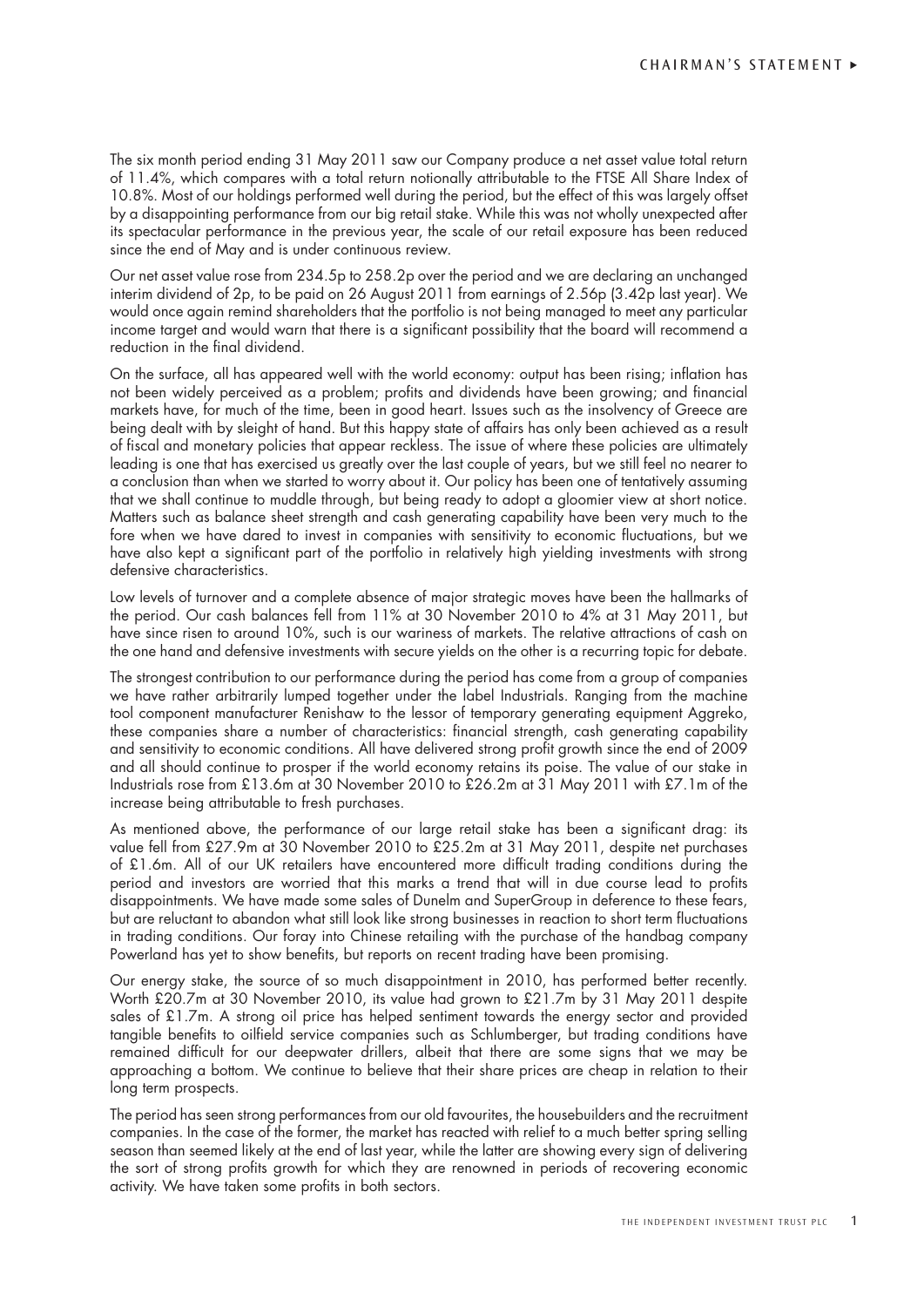Less impressive, but still positive, returns have been recorded in our other areas of cyclical exposure: property, transport, technology, telecommunications and mining. Between them, these sectors produced a single transaction during the period: a modest reduction in our holding of Tamar European Industrial Fund. The balance of the holding was sold in early June.

Our defensive sectors have also had a positive six months with tobacco, utilities and non-life insurance outperforming the overall portfolio and pharmaceuticals performing broadly in line with it. The real test for these sectors will come in more difficult economic conditions, but it is pleasing to see them making a positive contribution in a relatively benign environment, supporting our view that high safe yields have tended to be undervalued by the market.

Elsewhere in the portfolio, IG Group has been held back by dull market conditions and three new holdings have made little impact so far: Robert Wiseman, the dairy company; Asian Citrus, the largest grower of oranges in China; and Domino's Pizza, which needs no explanation.

This is the first six month period since May 2008 in which we have not bought back any shares. It is therefore encouraging that we can report a modest improvement in our discount over the period: from 13.2% to 11.1%. We do, however, stand ready to make further purchases of our own shares on an opportunistic basis when we can do so to the benefit of continuing shareholders.

The last two and a half years have seen a major recovery in our fortunes with our net asset value having doubled since its low point in December 2008, outperforming a strong market by a considerable margin in the process. We take comfort from the fact that this recovery has been achieved in a style fundamentally different to that which gave us our original success. In particular, we now operate with a more liquid, more diversified portfolio populated predominantly by financially strong companies and we have turned our back on gearing. We consider this change in style a logical adaptation to a changed world and, while there can be no assurance of future success, we feel well placed to cope with a volatile and unpredictable market environment.

The principal risks facing the Company are set out on the inside front cover of this report. We draw your attention, in particular, to the unusually important role of the directors' judgement in the success or failure of the Company's policy.

> Douglas McDougall 7 July 2011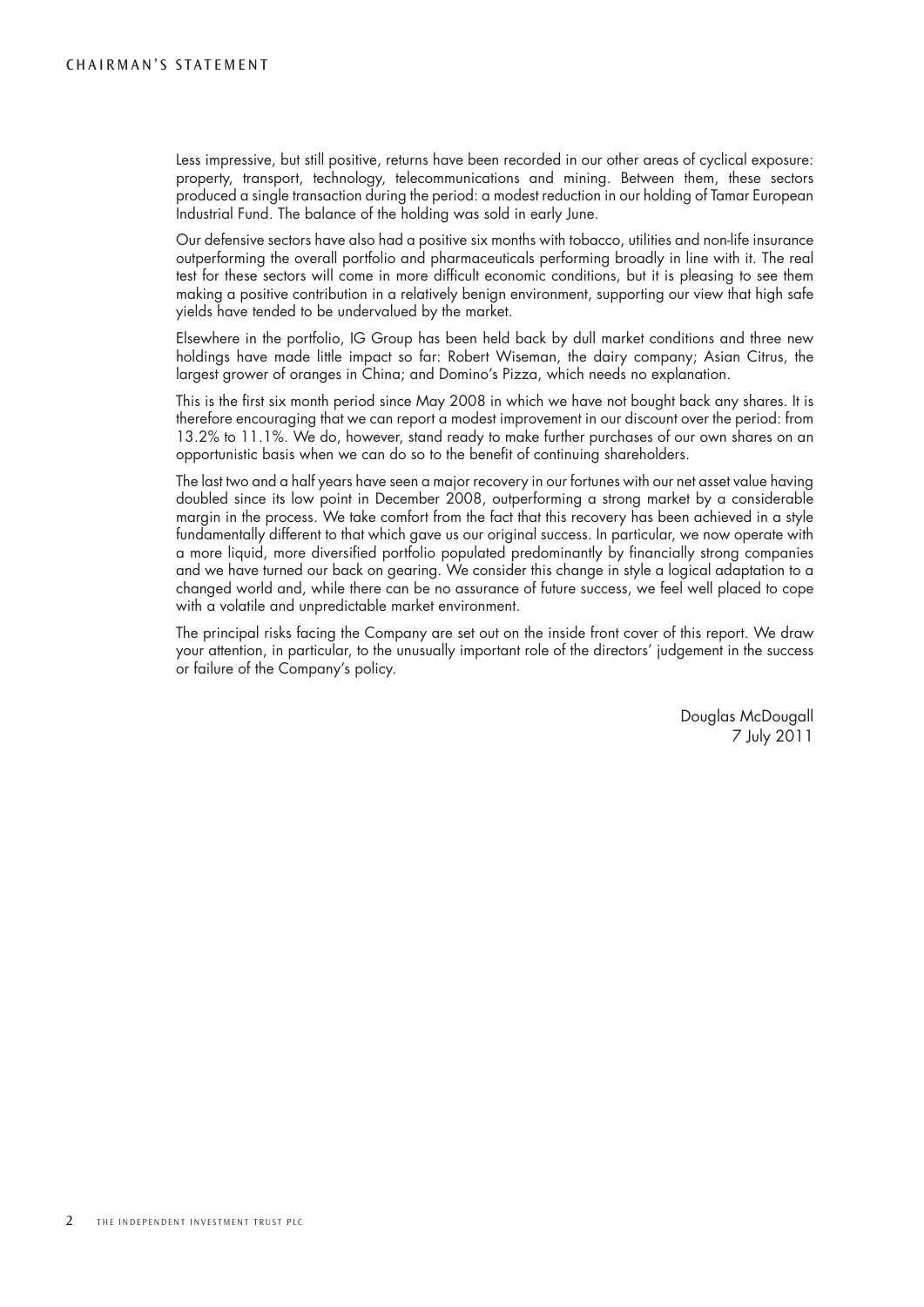| Sector                                                                    | Name                                                           | Value<br>£'000  | $\%$       |
|---------------------------------------------------------------------------|----------------------------------------------------------------|-----------------|------------|
| <b>Housebuilders</b>                                                      | <b>Berkeley Group</b><br>Persimmon                             | 2,258<br>2,386  | 1.4<br>1.5 |
|                                                                           |                                                                | 4,644           | 2.9        |
| <b>Industrials</b>                                                        | Aggreko                                                        | 13,069          | 8.2        |
|                                                                           | Croda International<br>IMI                                     | 5,832<br>3,114  | 3.7<br>2.0 |
|                                                                           | Renishaw                                                       | 4,233           | 2.7        |
|                                                                           |                                                                | 26,248          | 16.6       |
| Retailing                                                                 | Dunelm Group                                                   | 8,990           | 5.7        |
|                                                                           | <b>Halfords Group</b><br>Powerland - China                     | 3,198<br>2,803  | 2.0<br>1.8 |
|                                                                           | SuperGroup                                                     | 8,864           | 5.6        |
|                                                                           | <b>Topps Tiles</b>                                             | 1,350           | 0.8        |
|                                                                           |                                                                | 25,205          | 15.9       |
| Recruitment                                                               | Michael Page International                                     | 3,428           | 2.2        |
|                                                                           | SThree                                                         | 7,382           | 4.6        |
|                                                                           |                                                                | 10,810          | 6.8        |
| <b>Technology and Telecommunications</b>                                  | <b>Herald Investment Trust</b><br>Vodafone Group               | 10,400<br>1,690 | 6.6<br>1.1 |
|                                                                           |                                                                | 12,090          | 7.7        |
| Mining                                                                    | <b>BHP Billiton</b>                                            | 1,802           | 1.1        |
|                                                                           | <b>BlackRock World Mining Trust</b>                            | 3,890           | 2.5        |
|                                                                           |                                                                | 5,692           | 3.6        |
| <b>Offshore Drillers</b>                                                  | Diamond Offshore Drilling - USA                                | 2,237           | 1.4        |
|                                                                           | Noble Corporation - USA                                        | 12,722          | 8.0        |
|                                                                           |                                                                | 14,959          | 9.4        |
| <b>Oilfield Services</b>                                                  | Schlumberger - USA                                             | 6,768           | 4.3        |
| <b>Food Producers</b>                                                     | Asian Citrus Holdings - China<br><b>Robert Wiseman Dairies</b> | 1,980           | 1.3<br>1.0 |
|                                                                           |                                                                | 1,564<br>3,544  | 2.3        |
| <b>Tobacco</b>                                                            | British American Tobacco                                       | 4,081           | 2.6        |
|                                                                           | Imperial Tobacco                                               | 4,350           | 2.7        |
|                                                                           |                                                                | 8,431           | 5.3        |
| <b>Pharmaceuticals</b>                                                    | GlaxoSmithKline                                                | 1,979           | 1.3        |
| Leisure                                                                   | Domino's Pizza                                                 | 794             | 0.5        |
| Transport                                                                 | First Group                                                    | 1,352           | 0.8        |
|                                                                           | Go-Ahead Group                                                 | 1,150           | 0.7        |
|                                                                           | Stagecoach Group                                               | 3,563           | 2.3        |
|                                                                           |                                                                | 6,065           | 3.8        |
| <b>Utilities</b>                                                          | <b>National Grid</b><br>Scottish & Southern Energy             | 4,382<br>2,754  | 2.8<br>1.7 |
|                                                                           |                                                                | 7,136           | 4.5        |
| <b>Insurance</b>                                                          | Amlin                                                          | 4,887           | 3.1        |
|                                                                           | Beazley                                                        | 1,912           | 1.2        |
|                                                                           | Catlin Group<br><b>Chaucer Holdings</b>                        | 1,253<br>2,100  | 0.8<br>1.3 |
|                                                                           | Polar Capital Global Insurance Fund (formerly Hiscox)          | 1,999           | 1.3        |
|                                                                           |                                                                | 12,151          | 7.7        |
| <b>Property</b>                                                           | Tamar European Industrial Fund                                 | 1,640           | 1.0        |
|                                                                           | Orchid Developments Group                                      | 255             | 0.2        |
|                                                                           |                                                                | 1,895           | 1.2        |
| <b>Miscellaneous Financials</b>                                           | IG Group Holdings                                              | 3,143           | 2.0        |
| <b>TOTAL INVESTMENTS</b>                                                  |                                                                | 151,554         | 95.8       |
| Net liquid assets                                                         |                                                                | 6,622           | 4.2        |
| <b>SHAREHOLDERS' FUNDS</b>                                                |                                                                | 158,176         | 100.0      |
| All holdings are in equities domiciled in the UK unless otherwise stated. |                                                                |                 |            |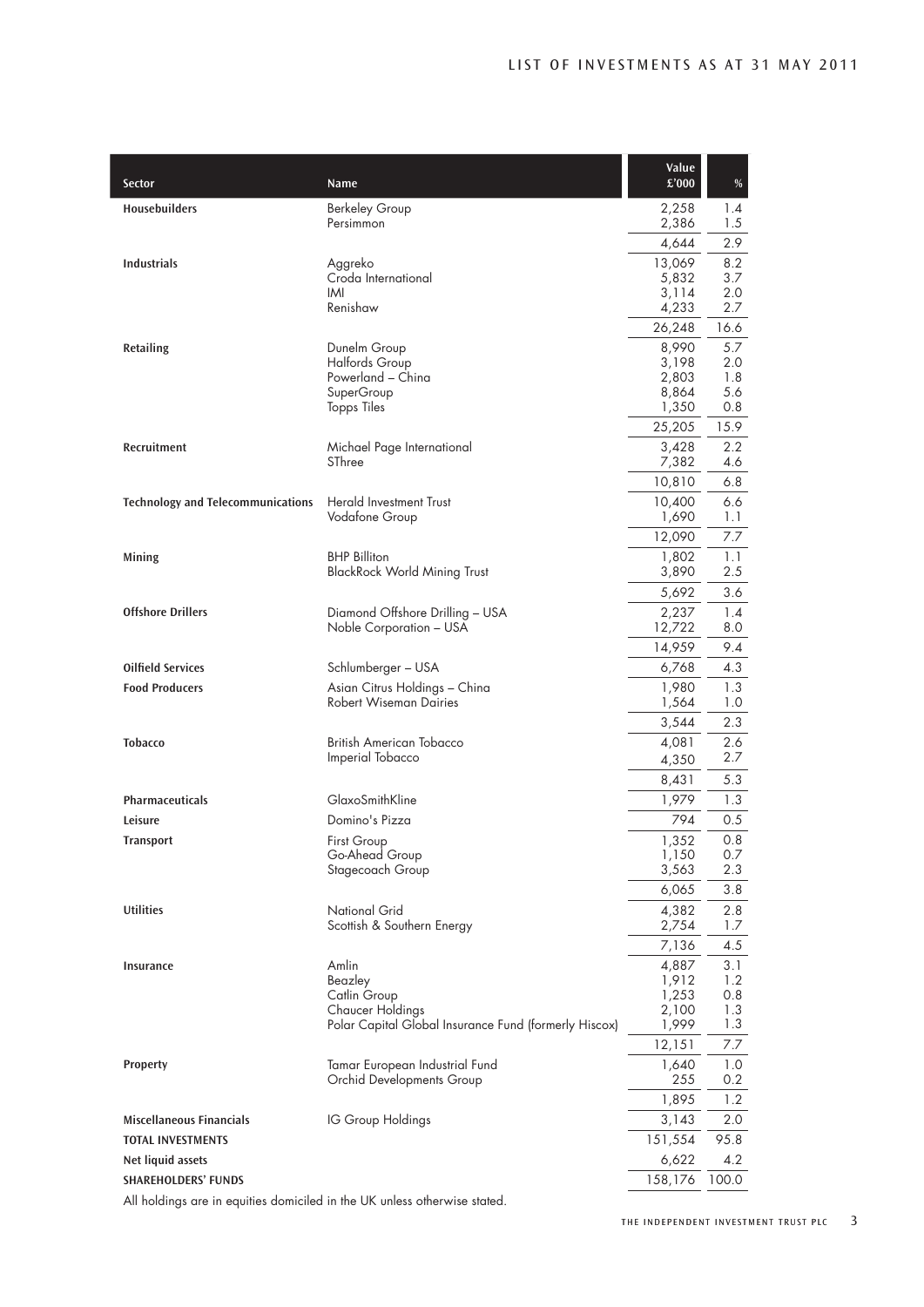#### I ncome statement (unaudited)

|                                                               |              | For the six months ended 31 May 2011 |                                        |                       |  |  |
|---------------------------------------------------------------|--------------|--------------------------------------|----------------------------------------|-----------------------|--|--|
|                                                               | <b>Notes</b> | Revenue<br>£'000                     | Capital<br>$\overline{\mathbf{2}'000}$ | <b>Total</b><br>£'000 |  |  |
| Gains/(losses) on sales of investments                        |              |                                      | 5,239                                  | 5,239                 |  |  |
| Changes in investment holdings gains                          |              |                                      | 9,933                                  | 9,933                 |  |  |
| Currency (losses)/gains                                       |              |                                      | (372)                                  | (372)                 |  |  |
| Income from investments and interest receivable               |              | 1,882                                |                                        | 1,882                 |  |  |
| Other income                                                  |              | 5                                    |                                        | 5                     |  |  |
| Administrative expenses                                       |              | (312)                                |                                        | (312)                 |  |  |
|                                                               |              |                                      |                                        |                       |  |  |
| Net return before finance costs and taxation                  |              | 1,575                                | 14,800                                 | 16,375                |  |  |
|                                                               |              |                                      |                                        |                       |  |  |
| Finance costs of borrowings                                   |              |                                      |                                        |                       |  |  |
| Net return on ordinary activities before taxation             |              | 1,575                                | 14,800                                 | 16,375                |  |  |
| Tax on ordinary activities                                    |              | (8)                                  |                                        | (8)                   |  |  |
| Net return on ordinary activities after taxation              |              | 1,567                                | 14,800                                 | 16,367                |  |  |
| Net return per ordinary share:                                | 3            | 2.56p                                | 24.16p                                 | 26.72p                |  |  |
| Note:                                                         |              |                                      |                                        |                       |  |  |
| Dividends per share paid and payable in respect of the period | 4            | 2.00 <sub>p</sub>                    |                                        |                       |  |  |

The total column of this statement is the profit and loss account of the Company.

All revenue and capital items in this statement derive from continuing operations. No operations were acquired or discontinued during the period.

A Statement of Total Recognised Gains and Losses is not required as all gains and losses of the Company have been reflected in the above statement.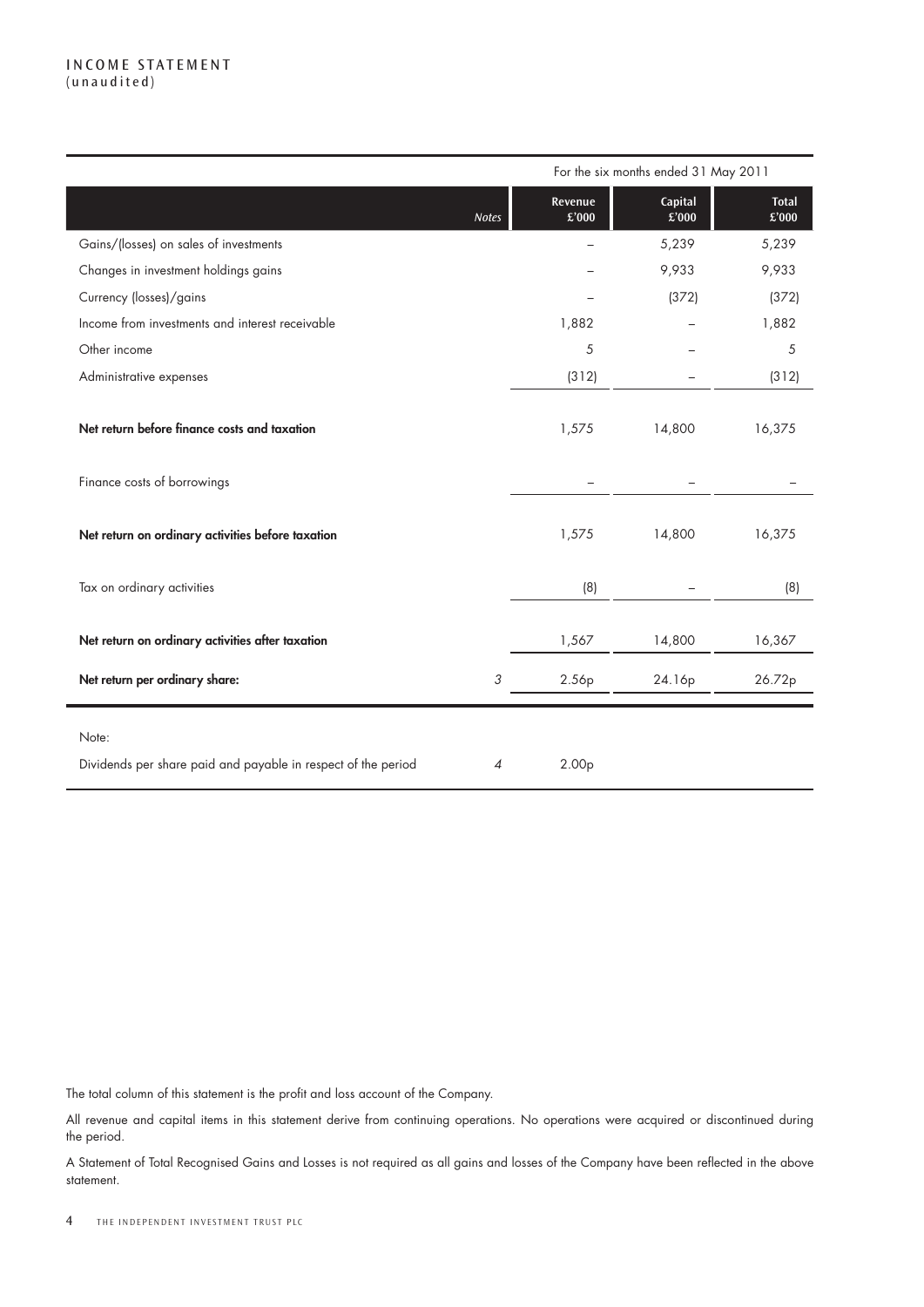|                          | For the six months ended 31 May 2010 |                               |                          | For the year ended 30 November 2010 |                               |  |  |  |
|--------------------------|--------------------------------------|-------------------------------|--------------------------|-------------------------------------|-------------------------------|--|--|--|
| Revenue<br>$\pounds'000$ | Capital<br>$\pounds'000$             | <b>Total</b><br>$\pounds'000$ | Revenue<br>$\pounds'000$ | Capital<br>£'000                    | <b>Total</b><br>$\pounds'000$ |  |  |  |
|                          | (1,625)                              | (1,625)                       |                          | (2, 276)                            | (2, 276)                      |  |  |  |
|                          | 2,648                                | 2,648                         |                          | 26,999                              | 26,999                        |  |  |  |
|                          | 1,241                                | 1,241                         |                          | 741                                 | 741                           |  |  |  |
| 2,427                    |                                      | 2,427                         | 4,088                    |                                     | 4,088                         |  |  |  |
| $\overline{2}$           |                                      | $\overline{2}$                | 17                       |                                     | 17                            |  |  |  |
| (254)                    |                                      | (254)                         | (502)                    |                                     | (502)                         |  |  |  |
| 2,175                    | 2,264                                | 4,439                         | 3,603                    | 25,464                              | 29,067                        |  |  |  |
| (17)                     |                                      | (17)                          | (17)                     |                                     | (17)                          |  |  |  |
| 2,158                    | 2,264                                | 4,422                         | 3,586                    | 25,464                              | 29,050                        |  |  |  |
| (42)                     |                                      | (42)                          | (61)                     |                                     | (61)                          |  |  |  |
| 2,116                    | 2,264                                | 4,380                         | 3,525                    | 25,464                              | 28,989                        |  |  |  |
| 3.42p                    | 3.66p                                | 7.08p                         | 5.72p                    | 41.35p                              | 47.07p                        |  |  |  |
|                          |                                      |                               |                          |                                     |                               |  |  |  |

2.00p 5.00p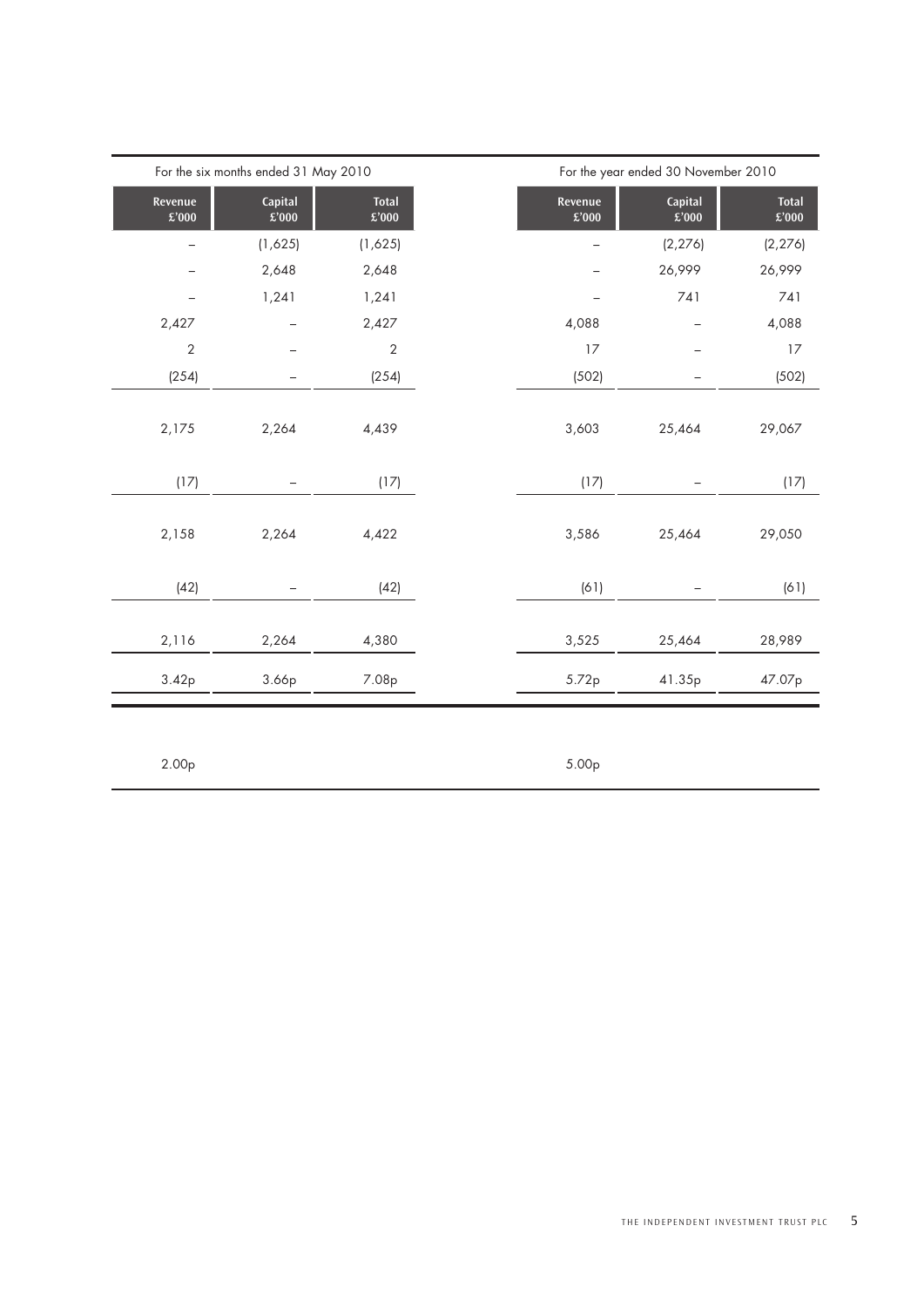#### B alance sheet (unaudited)

|                                                       | At 31 May       | At 31 May     | At 30 November |
|-------------------------------------------------------|-----------------|---------------|----------------|
| Notes                                                 | 2011<br>£'000   | 2010<br>£'000 | 2010<br>£'000  |
| <b>Fixed assets</b>                                   |                 |               |                |
| Investments held at fair value through profit or loss | 151,554         | 110,872       | 127,049        |
| <b>Current assets</b>                                 |                 |               |                |
| Debtors                                               | 388             | 3,366         | 3,019          |
| Cash at bank and in hand                              | 7,018           | 9,391         | 13,603         |
|                                                       | 7,406           | 12,757        | 16,622         |
| <b>Creditors</b>                                      |                 |               |                |
| Amounts falling due within one year                   | (784)           | (3, 155)      | (24)           |
| Net current assets                                    | 6,622           | 9,602         | 16,598         |
| <b>Total net assets</b>                               | 158,176         | 120,474       | 143,647        |
| <b>Capital and reserves</b>                           |                 |               |                |
| Called-up share capital                               | 15,315          | 15,346        | 15,315         |
| Share premium                                         | 15,242          | 15,242        | 15,242         |
| Special distributable reserve                         | 31,763          | 31,974        | 31,763         |
| Capital redemption reserve                            | 1,217           | 1,186         | 1,217          |
| Capital reserve                                       | 91,941          | 53,941        | 77,141         |
| Revenue reserve                                       | 2,698           | 2,785         | 2,969          |
| Shareholders' funds                                   | 158,176         | 120,474       | 143,647        |
| Net asset value per ordinary share                    | 258.2p          | 196.3p        | 234.5p         |
| Ordinary shares in issue                              | 5<br>61,260,000 | 61,385,000    | 61,260,000     |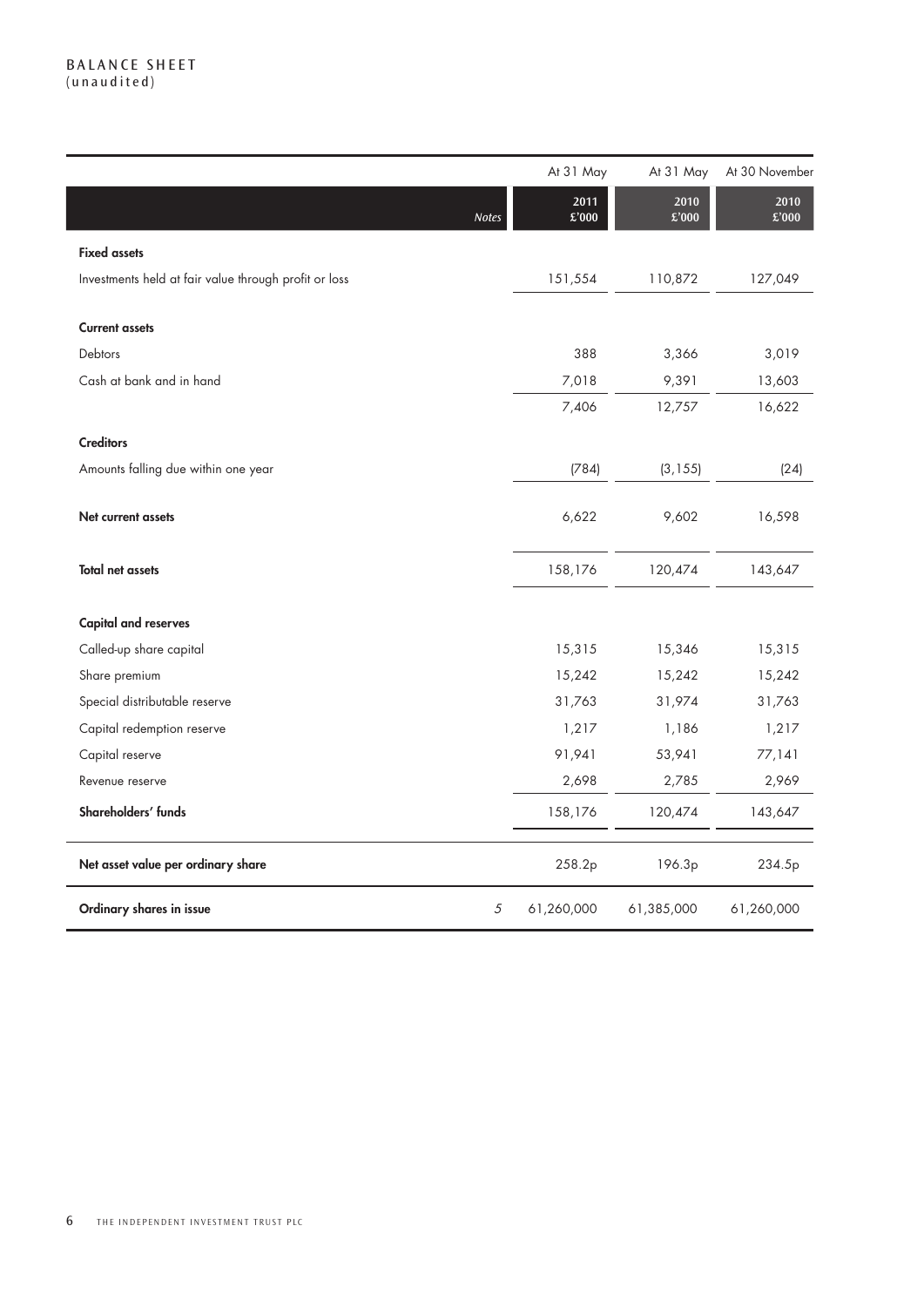|  |  |  | For the six months ended 31 May 2011 |  |  |  |  |  |
|--|--|--|--------------------------------------|--|--|--|--|--|
|--|--|--|--------------------------------------|--|--|--|--|--|

|                                                  | <b>Share</b><br>Capital<br>£'000 | <b>Share</b><br><b>Premium</b><br>£'000 | <b>Special</b><br>Distri-<br>butable<br>Reserve<br>£'000 | Capital<br>Redemp-<br>tion<br>Reserve<br>£'000 | Capital<br>Reserve*<br>£'000 | Revenue<br>Reserve<br>£'000 | Share-<br>holders'<br><b>Funds</b><br>£'000 |
|--------------------------------------------------|----------------------------------|-----------------------------------------|----------------------------------------------------------|------------------------------------------------|------------------------------|-----------------------------|---------------------------------------------|
| Shareholders' funds at 1 December 2010           | 15,315                           | 15,242                                  | 31,763                                                   | 1,217                                          | 77.141                       | 2,969                       | 43,647                                      |
| Net return on ordinary activities after taxation |                                  |                                         |                                                          | -                                              | 14,800                       | 1,567                       | 16,367                                      |
| Dividends paid (see note 4)                      |                                  |                                         | $\overline{\phantom{a}}$                                 |                                                | $\overline{\phantom{0}}$     | (1,838)                     | (1,838)                                     |
| Shareholders' funds at 31 May 2011               | 15,315                           | 15,242                                  | 31,763                                                   | 1,217                                          | 91,941                       | 2,698                       | 58,176                                      |

#### For the six months ended 31 May 2010

|                                                  | <b>Share</b><br>Capital<br>£'000 | <b>Share</b><br>Premium<br>£'000 | <b>Special</b><br>Distri-<br>butable<br>Reserve<br>£'000 | Capital<br>Redemp-<br>tion<br>Reserve<br>£'000 | Capital<br>Reserve*<br>£'000 | Revenue<br><b>Reserve</b><br>£'000 | Share-<br>holders'<br><b>Funds</b><br>£'000 |
|--------------------------------------------------|----------------------------------|----------------------------------|----------------------------------------------------------|------------------------------------------------|------------------------------|------------------------------------|---------------------------------------------|
| Shareholders' funds at 1 December 2009           | 15,576                           | 15,242                           | 33,600                                                   | 956                                            | 51,677                       | 4,381                              | 121,432                                     |
| Net return on ordinary activities after taxation |                                  |                                  |                                                          |                                                | 2,264                        | 2,116                              | 4,380                                       |
| Shares bought back for cancellation              | (230)                            | -                                | (1,626)                                                  | 230                                            |                              |                                    | (1,626)                                     |
| Dividends paid (see note 4)                      |                                  |                                  |                                                          |                                                | -                            | (3,712)                            | (3,712)                                     |
| Shareholders' funds at 31 May 2010               | 15,346                           | 15,242                           | 31,974                                                   | 1,186                                          | 53.941                       | 2.785                              | 120,474                                     |

#### For the year ended 30 November 2010

|                                                  | <b>Share</b><br>Capital<br>£'000 | <b>Share</b><br><b>Premium</b><br>£'000 | <b>Special</b><br>Distri-<br>butable<br>Reserve<br>£'000 | Capital<br>Redemp-<br>tion<br>Reserve<br>£'000 | Capital<br>Reserve*<br>£'000 | Revenue<br>Reserve<br>£'000 | Share-<br>holders'<br><b>Funds</b><br>£'000 |
|--------------------------------------------------|----------------------------------|-----------------------------------------|----------------------------------------------------------|------------------------------------------------|------------------------------|-----------------------------|---------------------------------------------|
| Shareholders' funds at 1 December 2009           | 15.576                           | 15.242                                  | 33,600                                                   | 956                                            | 51,677                       | 4,381                       | 121,432                                     |
| Net return on ordinary activities after taxation |                                  |                                         |                                                          | $\overline{\phantom{0}}$                       | 25,464                       | 3.525                       | 28,989                                      |
| Shares bought back for cancellation              | (261)                            | $\qquad \qquad -$                       | (1, 837)                                                 | 261                                            |                              |                             | (1, 837)                                    |
| Dividends paid (see note 4)                      |                                  |                                         |                                                          |                                                |                              | (4,937)                     | (4,937)                                     |
| Shareholders' funds at 30 November 2010          | 15,315                           | 15.242                                  | 31.763                                                   | 1.217                                          | 77.141                       | 2.969                       | 143,647                                     |

\* The Capital Reserve balance at 31 May 2011 includes an investment holding gain of £36,114,000 (31 May 2010 – gain of £1,830,000; 30 November 2010 – gain of £26,181,000).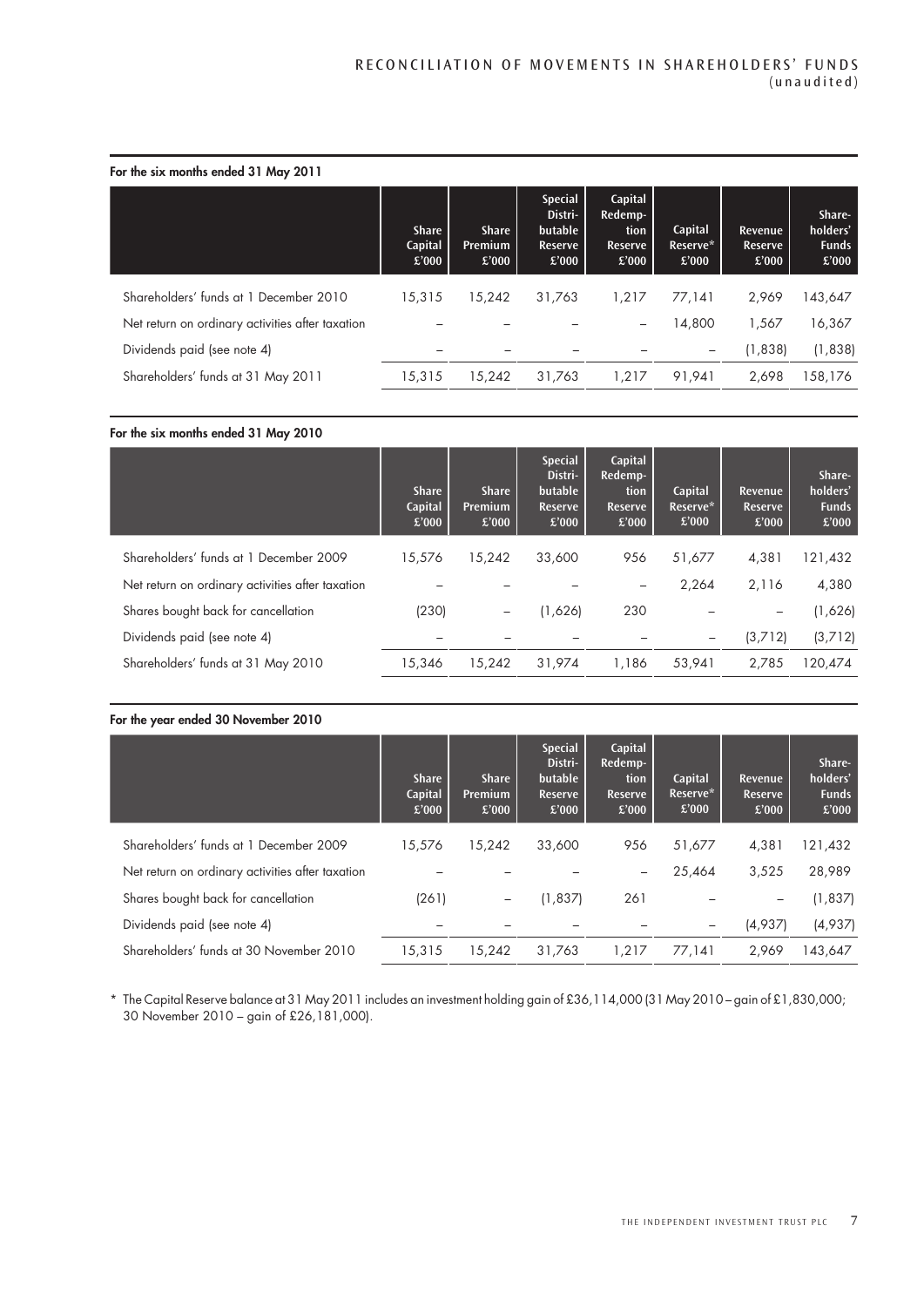#### CONDENSED CASH FLOW STATEMENT (unaudited)

|                                                                                                                | ended 31 May  | For the six months For the six months For the year ended<br>ended 31 May | 30 November   |
|----------------------------------------------------------------------------------------------------------------|---------------|--------------------------------------------------------------------------|---------------|
|                                                                                                                | 2011<br>£'000 | 2010<br>£'000                                                            | 2010<br>£'000 |
| Net cash inflow from operating activities                                                                      | 1,554         | 2,319                                                                    | 3,564         |
| Net cash outflow from servicing of finance                                                                     |               | (20)                                                                     | (20)          |
| Net cash (outflow)/inflow from financial investment                                                            | (6, 301)      | (619)                                                                    | 3,786         |
| Equity dividends paid                                                                                          | (1,838)       | (3,712)                                                                  | (4,937)       |
| Net cash (outflow)/inflow before financing                                                                     | (6, 585)      | (2,032)                                                                  | 2,393         |
| Net cash outflow from financing                                                                                |               | (1,624)                                                                  | (1, 837)      |
| (Decrease)/increase in cash                                                                                    | (6, 585)      | (3,656)                                                                  | 556           |
| Reconciliation of net cash flow to movement<br>in net funds                                                    |               |                                                                          |               |
| (Decrease)/increase in cash in the period                                                                      | (6, 585)      | (3,656)                                                                  | 556           |
| Net funds at start of the period                                                                               | 13,603        | 13,047                                                                   | 13,047        |
| Net funds at end of the period                                                                                 | 7,018         | 9,391                                                                    | 13,603        |
| Reconciliation of net return before finance costs and taxation<br>to net cash inflow from operating activities |               |                                                                          |               |
| Net return before finance costs and taxation                                                                   | 16,375        | 4,439                                                                    | 29,067        |
| Gains on investments                                                                                           | (15, 172)     | (1,023)                                                                  | (24, 723)     |
| Currency losses/(gains)                                                                                        | 372           | (1, 241)                                                                 | (741)         |
| Change in debtors and creditors                                                                                | (13)          | 186                                                                      | 22            |
| Overseas tax                                                                                                   | (8)           | (42)                                                                     | (61)          |
| Net cash inflow from operating activities                                                                      | 1,554         | 2,319                                                                    | 3,564         |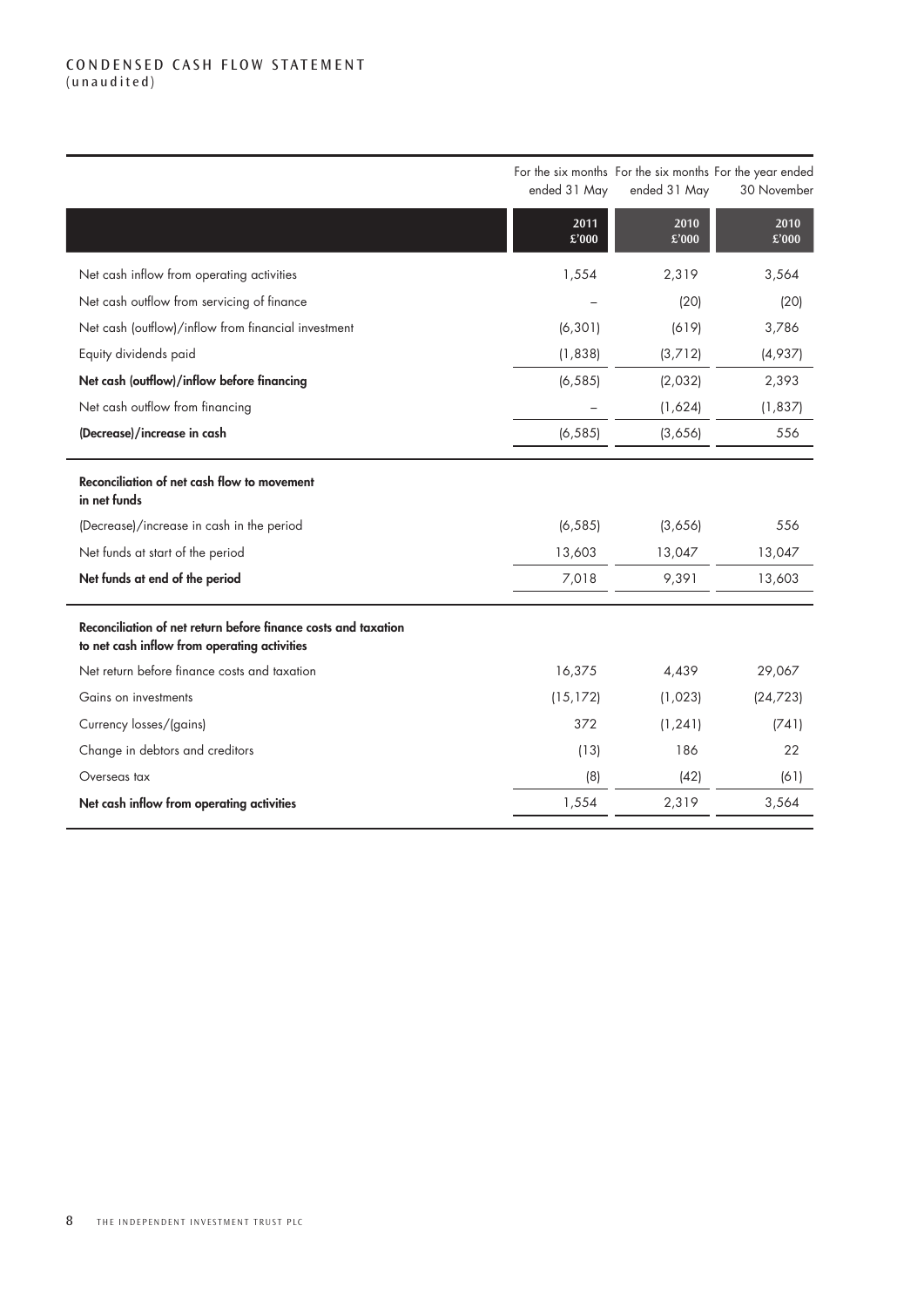- 1. The condensed set of financial statements comprises the statements set out on pages 4 to 8 together with the related notes on page 9. They have been prepared on the basis of the same accounting policies as set out in the Company's Annual Report and Financial Statements at 30 November 2010 and in accordance with the ASB's Statement 'Half-Yearly Financial Reports' and have not been audited or reviewed by the Auditors pursuant to the Auditing Practices Board Guidance on 'Review of Interim Financial Information'. The Company's assets, the majority of which are investments in quoted securities which are readily realizable, exceed its liabilities significantly. The Company has no loans. After making enquiries and considering the future prospects of the Company the financial statements have been prepared on the going concern basis as it is the directors' opinion that the Company will continue in operational existence for the foreseeable future.
- 2. The financial information contained within this Half-Yearly Financial Report does not constitute statutory accounts as defined in sections 434 to 436 of the Companies Act 2006. The financial information for the year ended 30 November 2010 has been extracted from the statutory accounts which have been filed with the Registrar of Companies. The Auditors' Report on those accounts was not qualified and did not contain statements under sections 498(2) or (3) of the Companies Act 2006.

| 3. Net return per ordinary share                     | Six months<br>ended 31 May | Six months<br>ended 31 May | Year ended<br>30 November |
|------------------------------------------------------|----------------------------|----------------------------|---------------------------|
|                                                      | 2011<br>£'000              | 2010<br>£'000              | 2010<br>£'000             |
| Revenue return on ordinary activities after taxation | 1.567                      | 2,116                      | 3,525                     |
| Capital return on ordinary activities after taxation | 14,800                     | 2.264                      | 25,464                    |
| Total net return                                     | 16,367                     | 4,380                      | 28,989                    |

The returns per share are based on the above returns and on 61,260,000 (31 May 2010 – 61,899,352; 30 November 2010 – 61,588,730) shares, being the weighted average number of shares in issue during each period.

There was no dilution of returns during any of the financial periods under review.

| 4. Dividends                                                                                                       | Six months<br>ended 31 May | Six months<br>ended 31 May | Year ended<br>30 November |
|--------------------------------------------------------------------------------------------------------------------|----------------------------|----------------------------|---------------------------|
|                                                                                                                    | 2011<br>£'000              | 2010<br>£'000              | 2010<br>£'000             |
| Amounts recognised as distributions in the period:                                                                 |                            |                            |                           |
| Previous year's final dividend of 3.00p (2010 - 3.00p) paid 6 April 2011                                           | 1,838                      | 1,856                      | 1,856                     |
| Previous year's special dividend of 3.00p                                                                          |                            | 1,856                      | 1,856                     |
| Interim dividend for the year ended 30 November 2010<br>of 2.00p paid 27 August 2010                               |                            |                            | 1,225                     |
|                                                                                                                    | 1,838                      | 3,712                      | 4,937                     |
| Amounts paid and payable in respect of the period:                                                                 |                            |                            |                           |
| Interim dividend for the year ending 30 November 2011 of 2.00p<br>$(2010 - 2.00p)$<br>Final divided (2010 - 3.00p) | 1,225                      | 1,225                      | 1,225<br>1,838            |
|                                                                                                                    | 1,225                      | 1,225                      | 3,063                     |

The interim dividend in respect of the six months to 31 May 2011 was declared after the period end date and has therefore not been included as a liability in the balance sheet. It is payable on 26 August 2011 to shareholders on the register at the close of business on 5 August 2011. The ex dividend date is 3 August 2011.

5. The Company did not buy back any of its ordinary shares for cancellation during the period. At 31 May 2011, the Company had authority to buy back 9,182,874 ordinary shares as well as the authority to allot new shares up to an aggregate nominal amount of £5,154,068.

6. Transaction costs incurred on the purchase and sale of the investments are added to the purchase cost or deducted from the sale proceeds, as appropriate. During the period, transaction costs on purchases amounted to £140,000 (31 May 2010 – £84,000; 30 November 2010 – £103,000) and transaction costs on sales amounted to £31,000 (31 May 2010 – £32,000; 30 November 2010 – £58,000).